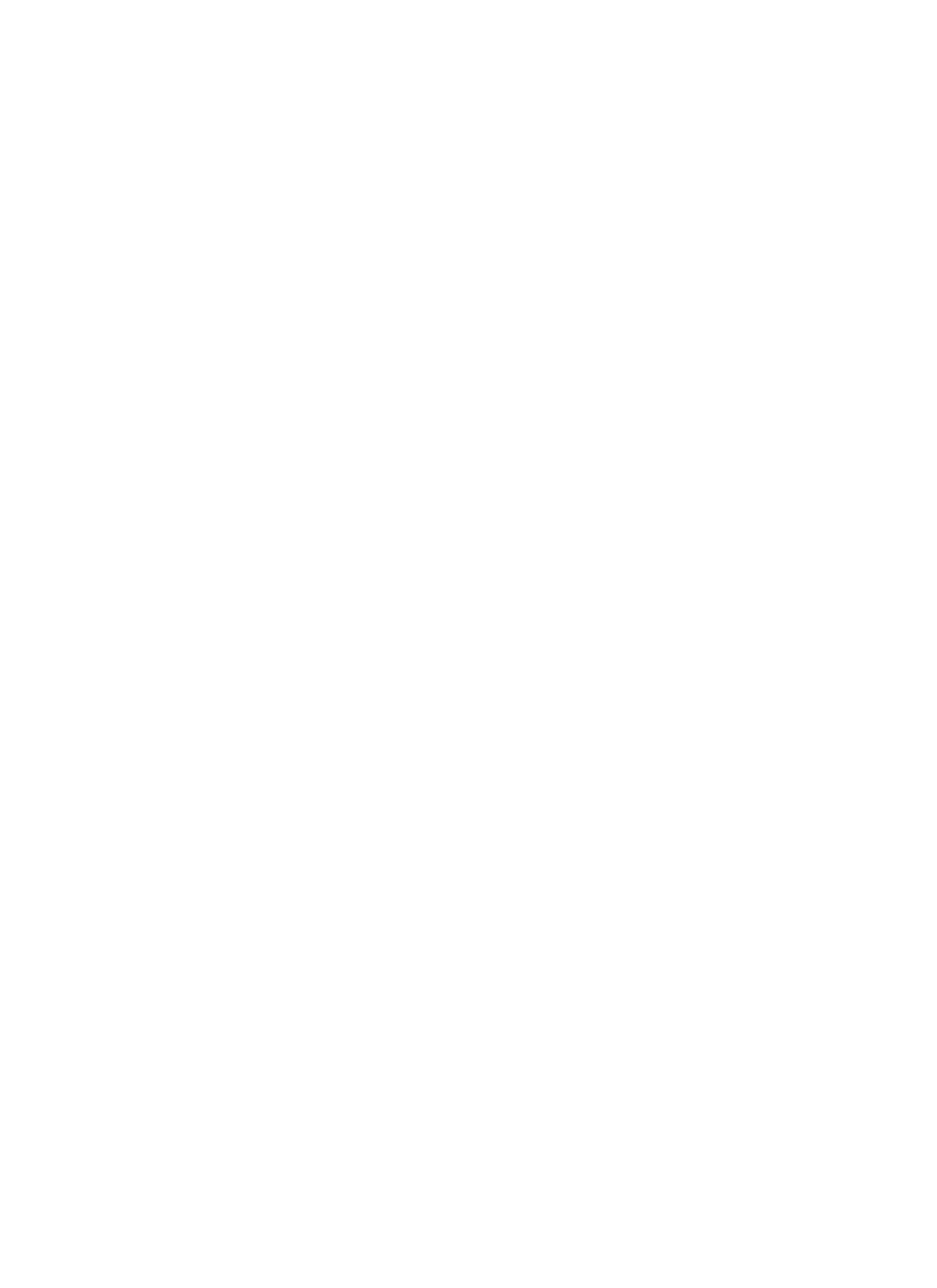ऐसे मतदान केन्द्र जहाँ गत् आम चुनाव में चुनाव संबंधी अनियमितताओं के 5. कारण पुर्नमतदान हुआ था या जिन मतदान केन्द्रों पर चुनाव-जन्य हिंसा हुई थी ।

उपरोक्त बिन्दुओं में क्रम संख्या 1, 3 एवं 5 की सूचना आपके पास पूर्व से ही उपलब्ध है। बिन्दु संख्या 2 के अनुसार Absentee Voters without family linkage की सूचना आपको एकत्रित करवानी है जो मौके पर सर्वे कराकर एक माह की अवधि में तैयार करा ली जावे। इस विषय में विस्तृत निर्देश पृथक से भी प्रेषित किए जा रहे हैं। बिन्दु संख्या 4 के अनुसार Vulnerable Pockets की सूचना भी तैयार कराई जानी है, जिसके लिए परिशिष्ट-1 पर संलग्न आयोग के परिपत्र के अनुसार कार्यवाही करते हुए प्रारम्भिक सूचना दिनांक 25.06.2013 तक एकत्रित करली जावे।

उपरोक्तानुसार उपलब्ध सूचनाओं के आधार पर क्रिटिकल मतदान केन्द्रों की सूची दिनांक 30.06.2013 तक तैयार करली जावे। यह सूची समय-समय पर अद्यतन की जाएगी। यह भी उल्लेखनीय है कि मतदान केन्द्रों को चार श्रेणियों में विभाजित कर इनकी सूची तैयार की जावे। क्रिटिकल मतदान केन्द्रों की चार श्रेणियॉ निम्न प्रकार से बनाई जावे:—

- जिन मतदान केन्द्रों में Residual Voters (फोटो मतदाता पहचान से शेष रहे  $(i)$ मतदाता) की संख्या 10 प्रतिशत या इससे अधिक है, उसे "S-1" की श्रेणी में रखा जावे।
- जिन मतदान केन्द्रों में Absentee Voters (without family links) की संख्या विधान  $(ii)$
- के ऐसे मतदाताओं के औसत से अधिक है उसे "S-2" की श्रेणी में रखा जावे। क्षेत्र
- जिन मतदान केन्द्रों में गत विधानसभा आम चुनाव में 75 प्रतिशत से अधिक मतदान  $(iii)$ हुआ है और जिसमें 75 प्रतिशत मत एक अभ्यर्थी के पक्ष में गये हों, उसे "S-3' की श्रेणी में रखा जावे।
- जिस मतदान केन्द्र में Vulnerable Pockets स्थित हैं उसे "S-4" की श्रेणी दी जावे।  $(iv)$ जिन मतदान केन्द्रों में गत आम चुनाव में चुनाव संबंधी अनियमितता के कारण पुनर्मतदान हुआ हो या चुनाव-जन्य हिंसा हुई हो उसे भी "S-4" की श्रेणी में रखा जावे।

उपरोक्त श्रेणीवार क्रिटिकल मतदान केन्द्रों की सूची तैयार करने के उददेश्य से प्रारूप संलग्न किया जा रहा है। संलग्न प्रारूप के कॉलम संख्या 10 में संबंधित मतदान केंन्द्र की श्रेणी तदनुसार अंकित की जावे। यह भी उल्लेखनीय है कि यदि कोई मतदान केन्द्र एक से अधिक श्रेणियों में आता है तो तदनुसार सभी श्रेणी कॉलम संख्या 10 में अंकित की जावे।

उपरोक्तानुसार दिनांक 30.06.2013 तक तैयार की जाने वाली प्रारम्भिक सूची संलग्न प्रारूप में दिनांक 05.07.2013 तक इस विभाग को ई.मेल से आवश्यक रूप से प्रेषित की जावे।

संलग्नः उपरोक्तानुसार

(अशोक जैन) मुख्य निर्वाचन अधिकारी राजस्थान, जयपुर।

desktop/Election Letter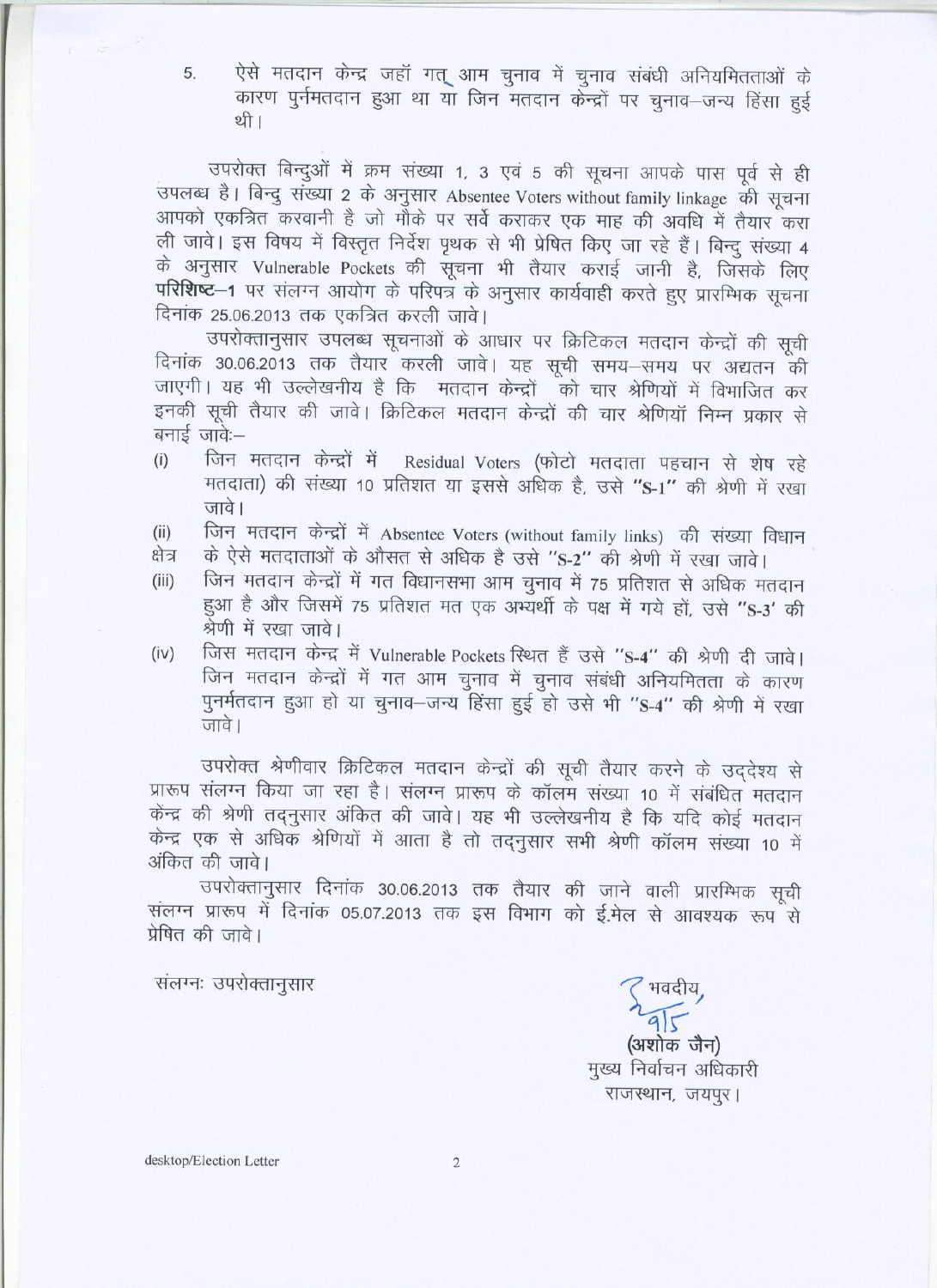Information Relating to Critical Polling Stations

i.

| $(5-1, 5-2).$<br>$5-3.5-4)$<br>Sensitivity<br>status                                                                                       | $\overline{10}$     |  |  |  |  |       |
|--------------------------------------------------------------------------------------------------------------------------------------------|---------------------|--|--|--|--|-------|
| >75% Polling & Vulnerable pockets or<br>violence took place in<br>booth capturing /<br>election related<br>2008 Election<br>(Y/N)<br>(S-4) | ၜ                   |  |  |  |  |       |
| voters without   >75% in favour of<br>a candidate in<br>last Assembly<br>Election 2008<br>$(Y/N)$<br>(5-3)                                 | $\infty$            |  |  |  |  |       |
|                                                                                                                                            | Z<br>$\frac{96}{6}$ |  |  |  |  |       |
| family link<br>Absentee<br>$(S-2)$                                                                                                         | Number<br>ဖ         |  |  |  |  |       |
|                                                                                                                                            | မာ<br>$\frac{6}{6}$ |  |  |  |  |       |
| Residual voters<br>(Non-EPIC<br>Voters<br>$(5-1)$                                                                                          | Number<br>4         |  |  |  |  |       |
| Voters<br>(Total)                                                                                                                          | 2                   |  |  |  |  |       |
| PS. No. & Name                                                                                                                             | 2                   |  |  |  |  |       |
| PS Location                                                                                                                                |                     |  |  |  |  | Note: |

vote:

 $\leftarrow$  $\sim$  $\infty$  $\overline{4}$ 

In Column No. 4 & 5 only the PSs of more than prescibed % of Residual Voters should be taken.

In Column NO. 6 & 7 only the PSs of above the average of AC should be taken.

In Column No. 8 information to be given on the basis of Form 20 of Assembly Election-2008.

In Column No. 9 PS identified as having vulnerable pockets should be indicated. Besides this PSs that went for re-poll or whereat electoral violence occured<br>in last election should also be indicated in this column.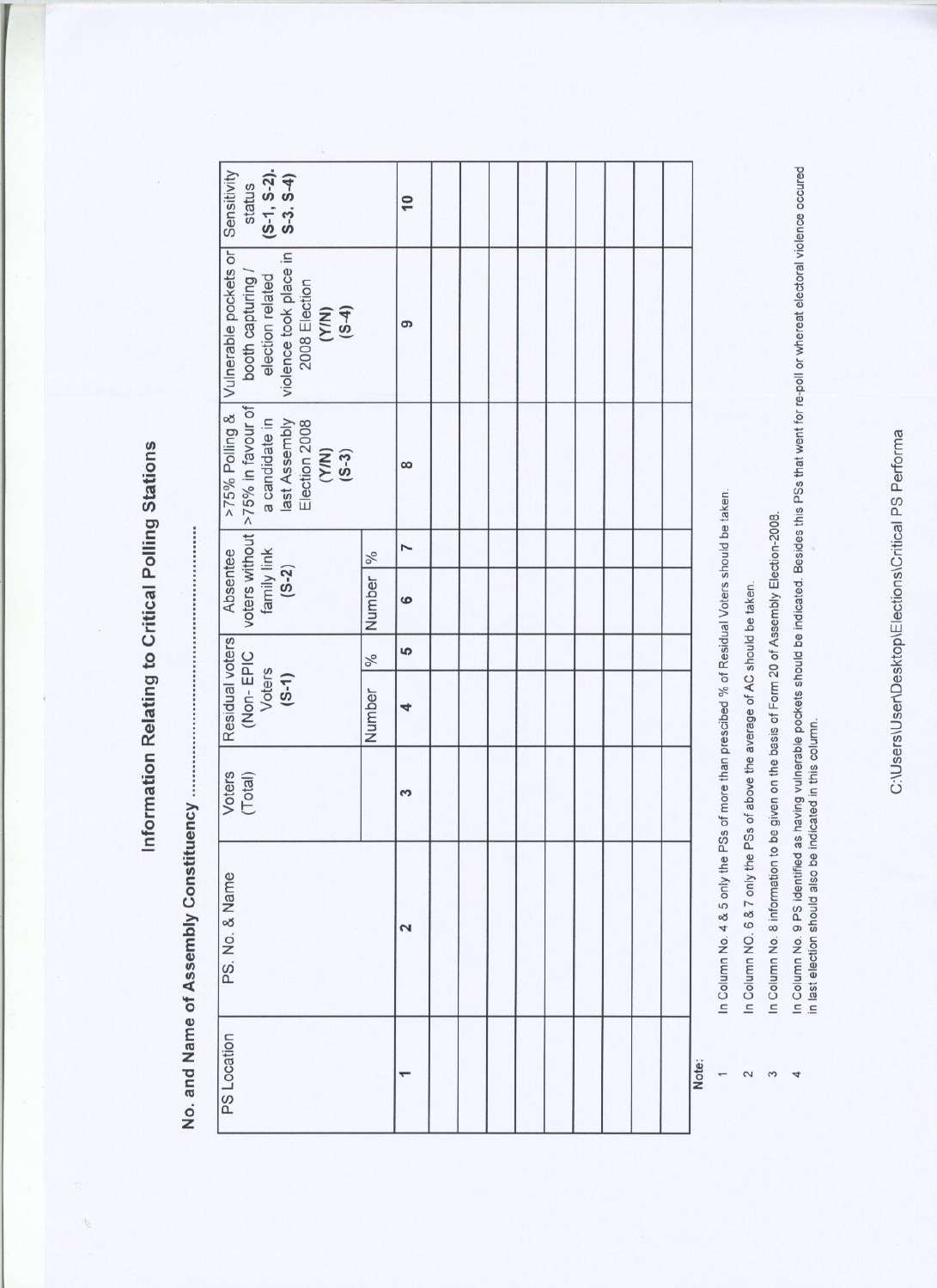#### **MOST URGENT BY FAX/CAMP BAG**

## **ELECTION COMMISSION OF INDIA**

*Nirvachan Sadan, Ashoka Road, New Delhi-110001.* 

No.464/INST/2007-PLN-I Dated: 12<sup>th</sup> October, 2007

To

- 1. The Chief Secretaries of All States/UTs.
- 2. The Chief Electoral Officers of All States/UTs.
- Sub: Measures to ensure free and fair elections- Prevention of intimidation to the voters of vulnerable sections of electorate- Mapping of Vulnerabilityregarding.

Sir,

I am directed to state that the Commission has been issuing instructions regarding various measures to be taken to ensure free and fair elections. An atmosphere in which each and every elector is able to access the polling station without being obstructed or being unduly influenced by anybody is an important prerequisite to a free and fair election.

Undue influence at elections is an electoral offence under section 171C of the IPC. Any voluntary interference or attempt at interfering with the free exercise of any electoral right constitutes the crime of undue influence at an election. Section 123 (2) of the R.P Act 1951 defines, any direct or indirect interference or attempt to interfere on the part of the candidate or his agent, or of any other person with the consent of the candidate or his election agent with the free exercise of any electoral right, as a corrupt practice.

Taking due cognizance of the role being played by the muscle power in the elections and taking into account of certain prevailing socio economic realities of the electoral politics, the Commission has decided to issue the following instructions to curb the menace of threat and intimidation at elections by identifying the locations within a polling station area vulnerable for such threat and intimidation.

1. An exercise to identify the villages/ hamlets/habitats and segments of electorate vulnerable to any threat, intimidation or interference with the free exercise of electoral right shall be taken up polling station wise. The sector officers for their respective polling stations shall do this exercise by visiting the catchment area of the polling stations. The local *Thana* officer (SHO) and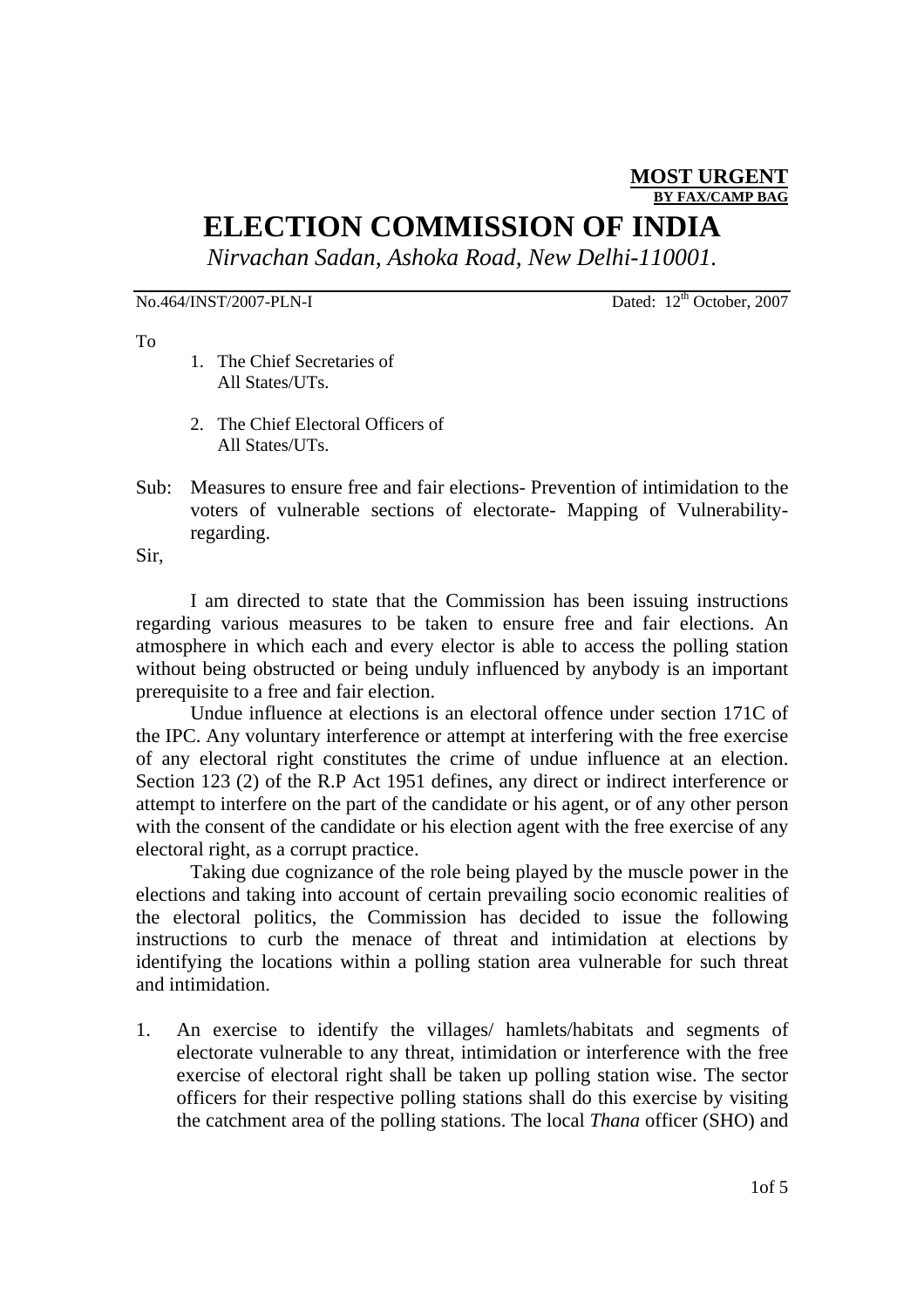local civil authorities such as BDO / Tehsildar shall also be consulted and their inputs taken into account before finalizing the list. They should identify the source of such threat/ intimidation and identify the names of persons who are likely to spearhead such offence of undue influence. While doing this exercise they shall take into account the past incidents, and current apprehensions.

- 2. They shall identify some point of contact within the habitat/ community vulnerable for such undue influence so that information related to such developments can be tracked constantly.
- 3. The Returning Officer of the Assembly Constituency should compile all such information and finalize the vulnerability mapping for the entire constituency, polling station wise in a format (enclosed).
- 4. The DEO and SP shall initiate all preventive measures to ensure that such intimidation/ obstruction do not really happen on the poll day. They shall initiate confidence-building measures to bolster the voters' confidence about the arrangements for free and fair poll. They shall undertake tours to such locations and meet the communities and explain the arrangements made for the free and fair poll.
- 5. The DEO/ RO shall interact with the candidates and representatives of political parties to gather regular feedback. The District Intelligence shall give regular feedback on the subject to the DEO through SP.
- 6. Upon the arrival of the Observers the DEO/ RO shall hand over the details of the polling station wise vulnerability mapping for the relevant Assembly Constituency. The Observer will also visit such locations and interact with the voters and constantly monitor the developments.
- 7. The DEO and Superintendent of Police of the District should hold a joint review on the subject and finalize a focused action plan to deal with the potential threats and intimidation points identified. The action plan may include, inter-alia, binding the identified trouble mongers under appropriate sections of the law, preventive detention if required, forcing their appearance in local police stations at reasonable intervals to ensure their good behavior, placement of police pickets, regular confidence building visits etc. It has to be ensured that all such measures are undertaken in absolutely non-partisan manner without fear or favour towards any particular party.
- 8. The Zonal/ and sector arrangements to monitor the events on the poll day shall take such pre-identified vulnerable locations into account for effective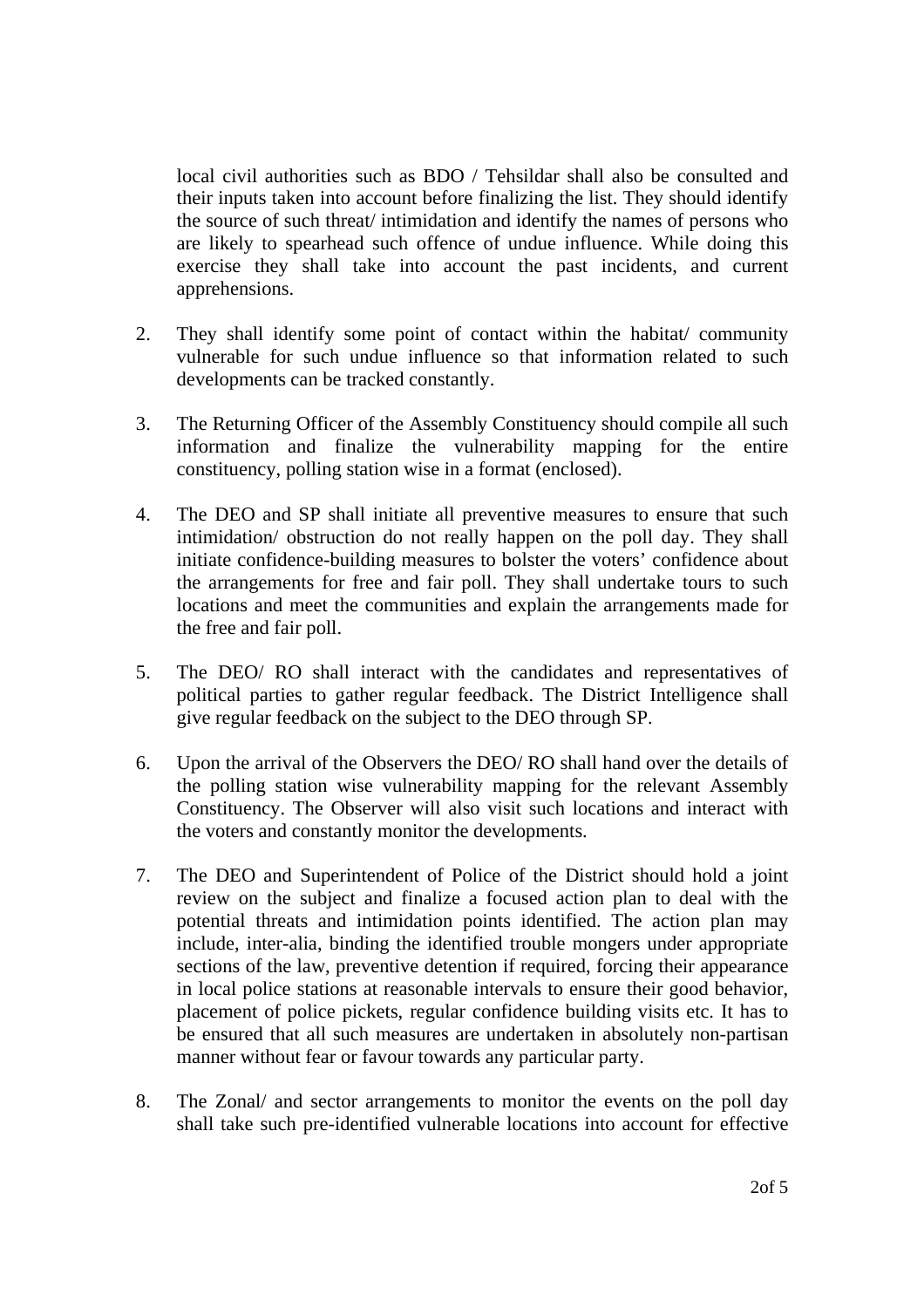tracking. If the normal sector route map does not cover the vulnerable locations special arrangements shall be made for this purpose. The Sector officers shall make regular visits to those villages and hamlets in advance and collect information and keep the senior officers informed.

- 9. Where there is a cluster of such vulnerable pockets, the DEO shall arrange for dedicated police teams/squads and locate them at convenient locations in the vicinity, to be pressed into service for action on the day of poll without any loss of time. It should invariably form part of the district security plan.
- 10. On the day of poll, the sector officers shall give special attention to verify whether voters from the vulnerable habitats/ communities are turning up for voting or not. In case, they find (it can be gauged from the marked copy of the electoral roll where voters who have voted are ticked) that some section of voters is conspicuously absent, then they should inform the Returning Officer about this immediately. The Returning Officer and DEO shall dispatch the dedicated squad specifically meant for this purpose, to ascertain, by a visit to the area/hamlet, that there is no hindrance – overt or covert – in movement of that section of voters. They should closely monitor the developments and initiate effective interventions. After the closing hours on the poll day, the sector officers shall submit a special report, polling station wise, in writing to the Returning Officers indicating as to whether voters from the vulnerable habitats were able to vote or not.
- 11. At the time of Dispatch of the polling parties at the Dispatch Centers the RO should brief the Presiding Officer concerned about the vulnerable locations within the Polling Station area. In the electoral roll the Section within the Part should also be marked for proper monitoring. The Presiding officers shall submit a report indicating abnormally low percentage of voter turnout if any within any section/sections, particularly, with reference to the vulnerable locations.
- 12. During the poll the Observers and other senior officers while visiting the polling station shall pay a special attention to this problem and find out whether any undue influence, intimidation/ obstruction is being caused.
- 13. The police patrolling parties should keep track of the vulnerable locations and keep the control room informed. Wherever necessary police pickets shall be established to ensure free access to all voters to cast their votes without fear.
- 14. The Commanders/Assistant Commanders of the CPMF shall be given a list of such vulnerable locations. Wherever CPMF arrives in advance for area domination, special attention shall be given for such locations. On the day of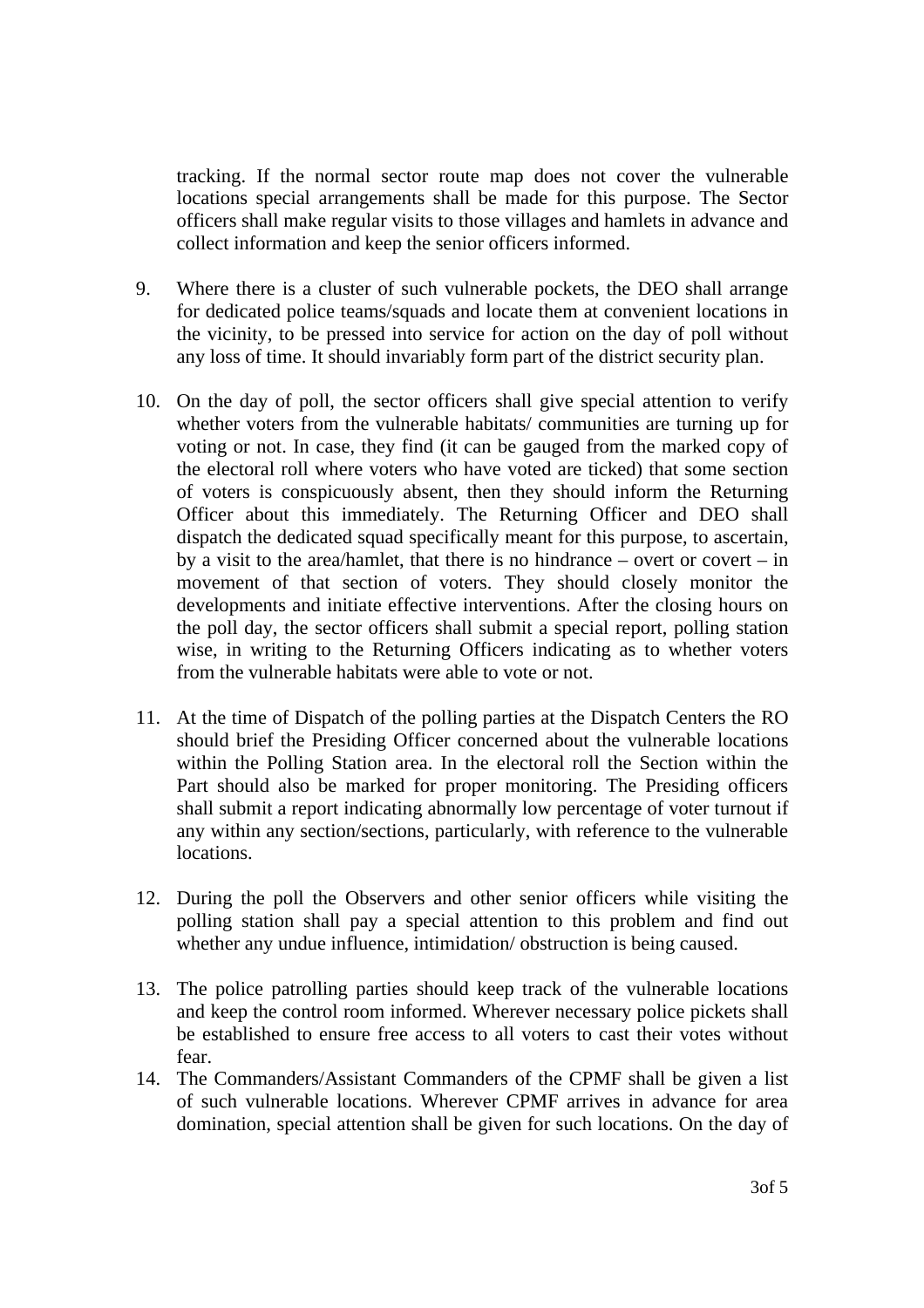poll the Commanders/Assistant Commanders shall make it a point to visit such vulnerable pockets as a confidence building measure. In case they come across any obstruction they shall take note of that and immediately inform any of the electoral officials such as RO/DEO/SP/Observer/Sector Officer and keep a note of the time of their intimation.

- 15. If any complaint is received or information gathered from any sources about obstruction/threat to any voter/voters the same shall be enquired into by the local administration without any delay.
- 16. The Returning Officer shall take the inputs on mass scale intimidation/threat/obstruction if any into consideration while submitting their report after the poll.
- 17. The Observers shall give their full attention to this issue and verify at every stage (before poll/on poll day) and submit reports to the Commission from time to time. A special mention shall be made about this in their final report. Apart from this they should make an intelligent reading of the Form 17A and the marked copy of the electoral roll used in the polling stations at the time of Form 17A scrutiny, ordered if any, by the Commission after the poll.
- 18. The Commission directs that accountability of various police and civil officials for vulnerability mapping and follow up at every stage shall be clearly defined with reference to each polling station/constituency. Severe disciplinary action will be initiated in case of dereliction of duty on the part of any police/civil officials in this matter.

### **This shall be brought to the notice of all concerned**.

Yours faithfully,

**(K.N. BHAR) UNDER SECRETARY**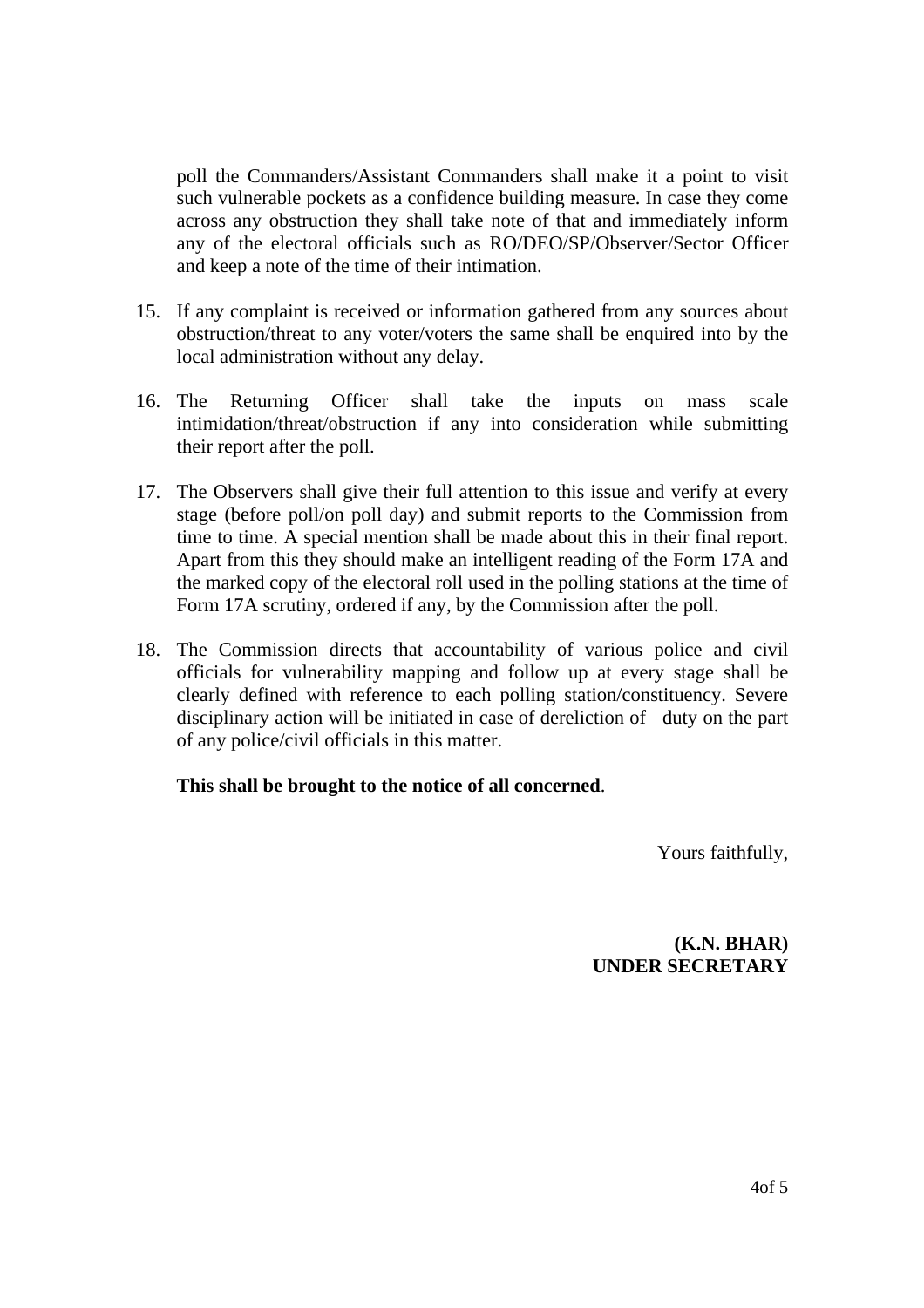| District:                       |                                               |                                                   |                                                                         |                                                                                                               |  |
|---------------------------------|-----------------------------------------------|---------------------------------------------------|-------------------------------------------------------------------------|---------------------------------------------------------------------------------------------------------------|--|
| Polling Station<br>no. and Name | Names of<br>hamlets<br>covered by the<br>P.S. | Name of<br>Hamlets<br>identified as<br>vulnerable | Name of<br>persons<br>identified as<br>probable<br>source of<br>trouble | Remarks<br>(Type of<br>Threat, e.g.<br>caste<br>domination,<br>communal<br>tension,<br>criminal gangs<br>etc) |  |

1 2 3 4 5

Format for Collection of Information on Vulnerable Hamlets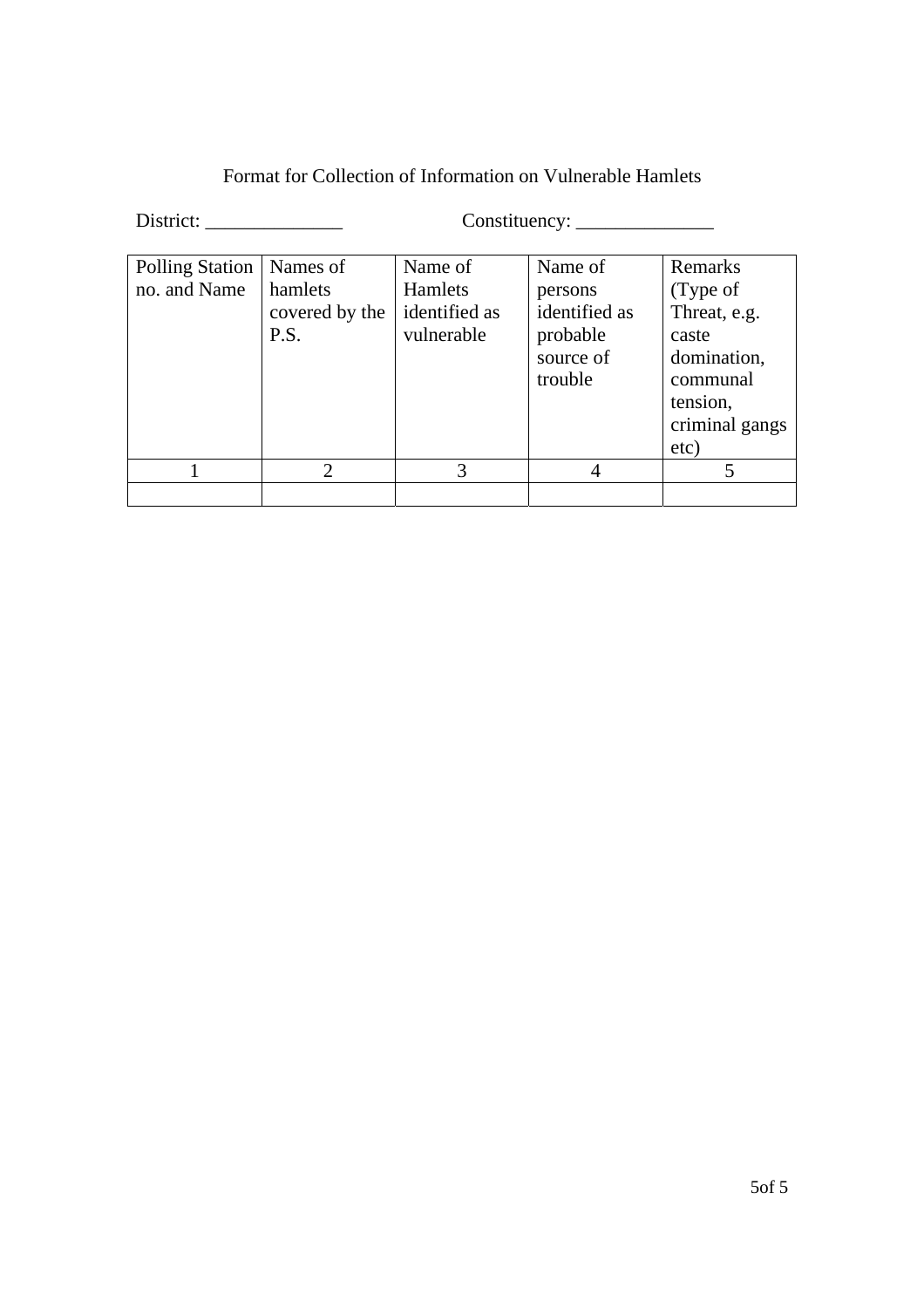$\sqrt{2\sqrt{2045}} - 2$ 

**MOST URGENT** BY FAX/GAMPBAC

アニアン おんす

# **ELECTION COMMISSION OF INDIA**

Nirvachan Sadan, Ashoka Road, New Delhi-110001.

No.464/INST/2007-PLN-I

Dated: 12<sup>th</sup> October, 2007

 $\mathbf{I}$ 

 $PT_{0}$ 

To

- 1. The Chief Secretaries of All States/UTs
- 2. The Chief Electoral Officers of All States/UTs

Subject:-

Identification of critical polling stations and measures to be taken to ensure free and fair elections.

Sir,

I am directed to say that in order to ensure free and fair elections the Commission has decided to deploy CPMF in all polling stations. However, in order to identify the critical polling stations, which may require some more additional measures, it is necessary to spell out certain objective criteria to be followed by the DEO/RO as under :- $\overline{1}$ .

- An analysis of the polling station wise number of voters with EPIC and without EPIC (non EPIC voters) shall be made. The polling stations shall be sorted in descending order in terms of number of non-EPIC voters in order to prioritize.
- $2.$ The Commission had recently directed a survey of missing voters under two categories i.e. missing voters with family links and missing voters without family links. Out of these two categories the existence of missing voters without family links offers a scope for misuse and malpractice. The number of voters coming under the second category shall be analyzed polling station wise and the Polling Station with large number of such voters shall be marked. For this purpose the total number of such missing voters without family linkage shall be divided by the total number of polling stations to workout the assembly constituency average. Analyzing the deviation above the average shall identify the polling stations with large number of such voters.
- During the election the DEOs/ROs may be asked to do a vulnerability  $3.$ mapping of hamlets/villages/electoral segments vulnerable for threat and intimidation. Polling stations identified as having vulnerable pockets shall be listed.
- 4. The polling station wise election results available in Form 20 with reference to the past general election shall be analyzed. All such Polling Station where percentage of poll recorded is more than 75% and where more than 75% of votes have been recorded in favour of one candidate shall be identified as critical polling station.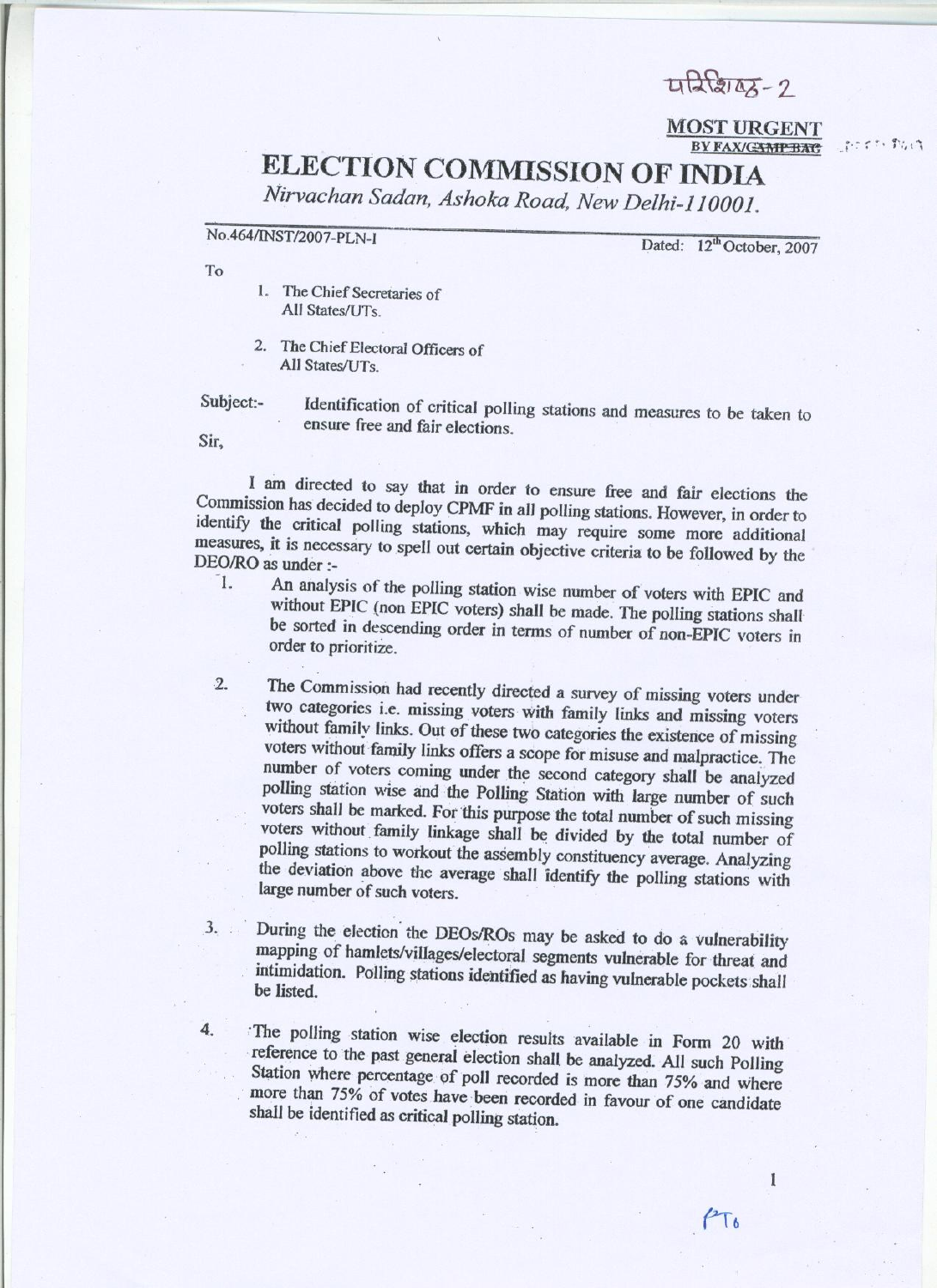- 5. The polling stations that went for repoll during the previous election due to reported electoral malpractices; the polling stations that witnessed any sort of electoral violence shall also be identified.
- 6. The DEOs and ROs shall factor all the above inputs while finally identifying the critical polling stations for additional measures. The ECI Observers shall be consulted while finalizing the list of critical polling stations as per the above instructions.
- $7.$ The response protocol to be followed with reference to the vulnerable villages/hamlets/electoral segments has been detailed vide Commission's letter 464/INST/2007-PLN-I Dated 12<sup>th</sup> October, 2007. These instructions shall be implemented without fail.
- 8. With reference to polling stations identified as critical polling stations on account of other indicators listed above one or all of the following measures shall be put in place.
	- a. The presence of CPMF to safe guard the polling station is a MUST.
	- b. Digital camera or video camera shall be positioned in the polling station. The procedure for deploying such cameras has been given vide letter No.447/2007/PLN-IV, dated 17.01.2007.
	- c. The Presiding Officer shall be specially briefed to ensure that the EPIC/approved identification document, if any are properly verified and reflected in the remarks column of Form 17 A.
	- d. The list of such polling stations shall be given to the Commanding/Assistant Commanding Officers of CPMF so that they can also keep an eye on such polling stations.
- 9. This shall be brought to the notice of all concerned. A copy of the circular be handed over to all Observers through DEOs.

Yours faithfully,

N. BHAR)

**UNDER SECRETARY**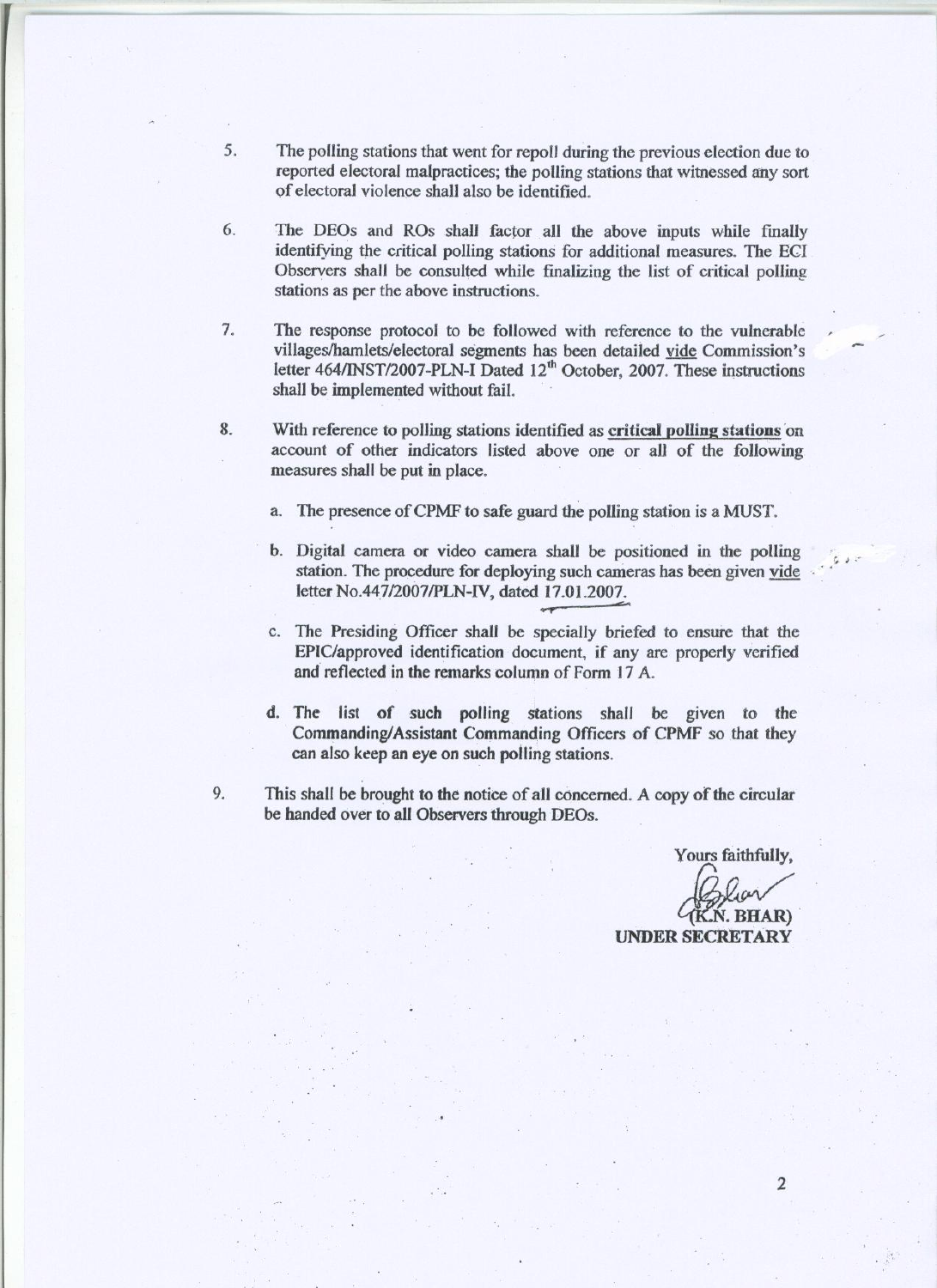### **BY FAX/CAMP BAG**

### **ELECTION COMMISSION OF INDIA**

Nirvachan Sadan, Ashoka Road, New Delhi-110001.

No.464/INST/2008-EPS Dated: 24<sup>th</sup> October, 2008

To

- 1. The Chief Secretaries of All States/UTs.
- 2. The Chief Electoral Officers of All States/UTs.
- Subject:- Identification of critical polling stations and measures to be taken to ensure free and fair elections

Sir,

In supersession of Commission's instructions contained in its letter No. 464/INST/2007-PLN-I dated the  $12<sup>th</sup>$  October, 2007, I am directed to say that in order to ensure free and fair elections the Commission has decided to deploy CPF in all polling stations. However, in order to identify the critical polling stations, which may require some more additional measures, it is necessary to spell out certain objective criteria to be followed by the DEO/RO as under :-

- 1. An analysis of the polling station wise number of voters with EPIC and without EPIC (non EPIC voters) shall be made. The polling stations shall be sorted in descending order in terms of number of non-EPIC voters in order to prioritize.
- 2. The Commission had recently directed a survey of missing voters under two categories i.e. missing voters with family links and missing voters without family links. Out of these two categories the existence of missing voters without family links offers a scope for misuse and malpractice. The number of voters coming under the second category shall be analyzed polling station wise and the Polling Station with large number of such voters shall be marked. For this purpose the total number of such missing voters without family linkage shall be divided by the total number of polling stations to workout the assembly constituency average. Analyzing the deviation above the average shall identify the polling stations with large number of such voters.
- 3. During the election the DEOs/ROs may be asked to do a vulnerability mapping of hamlets/villages/electoral segments vulnerable for threat and intimidation. Polling stations identified as having vulnerable pockets shall be listed.